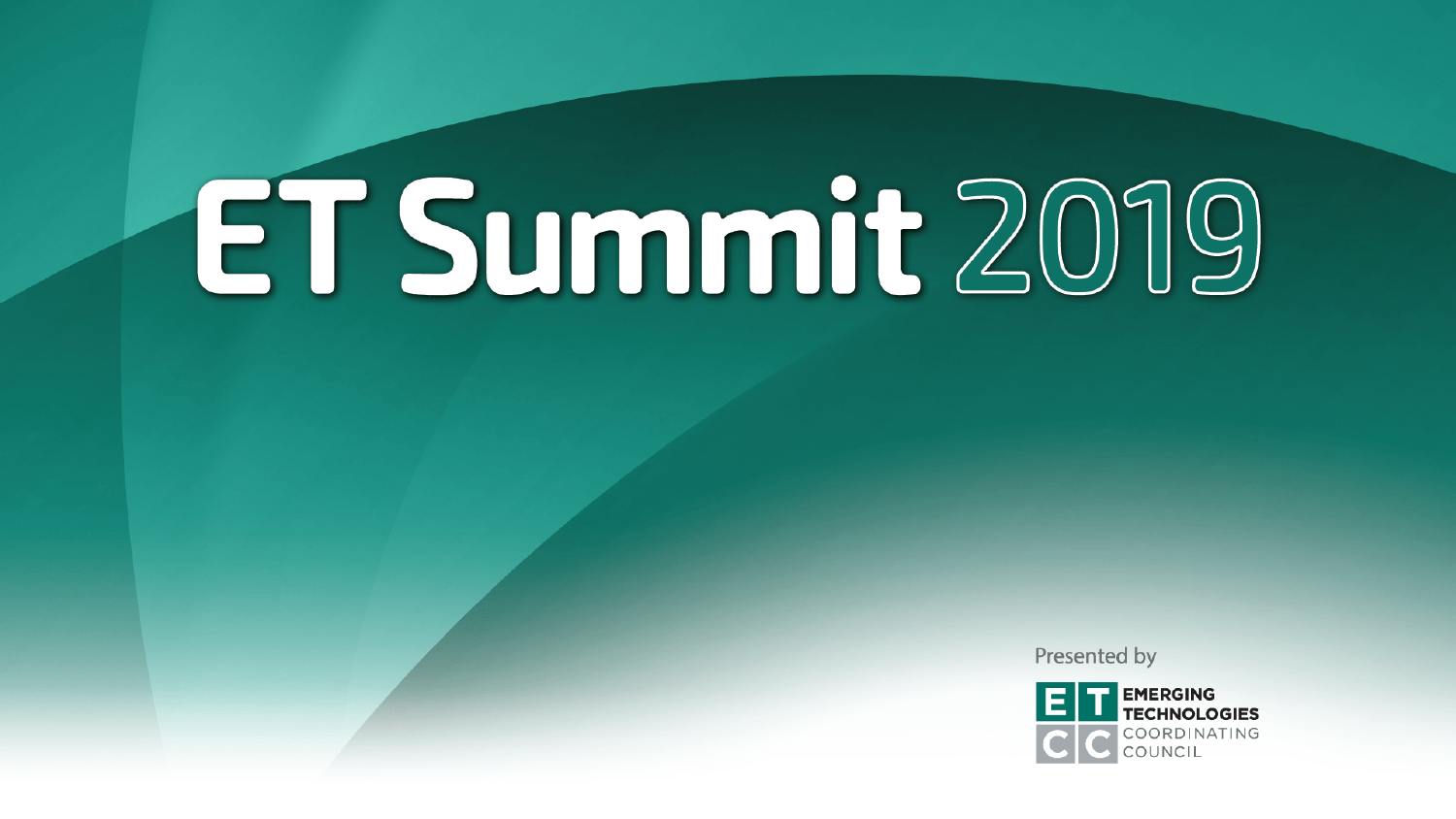



## **ComEd**

Mark Milby Manager of EE R&D ComEd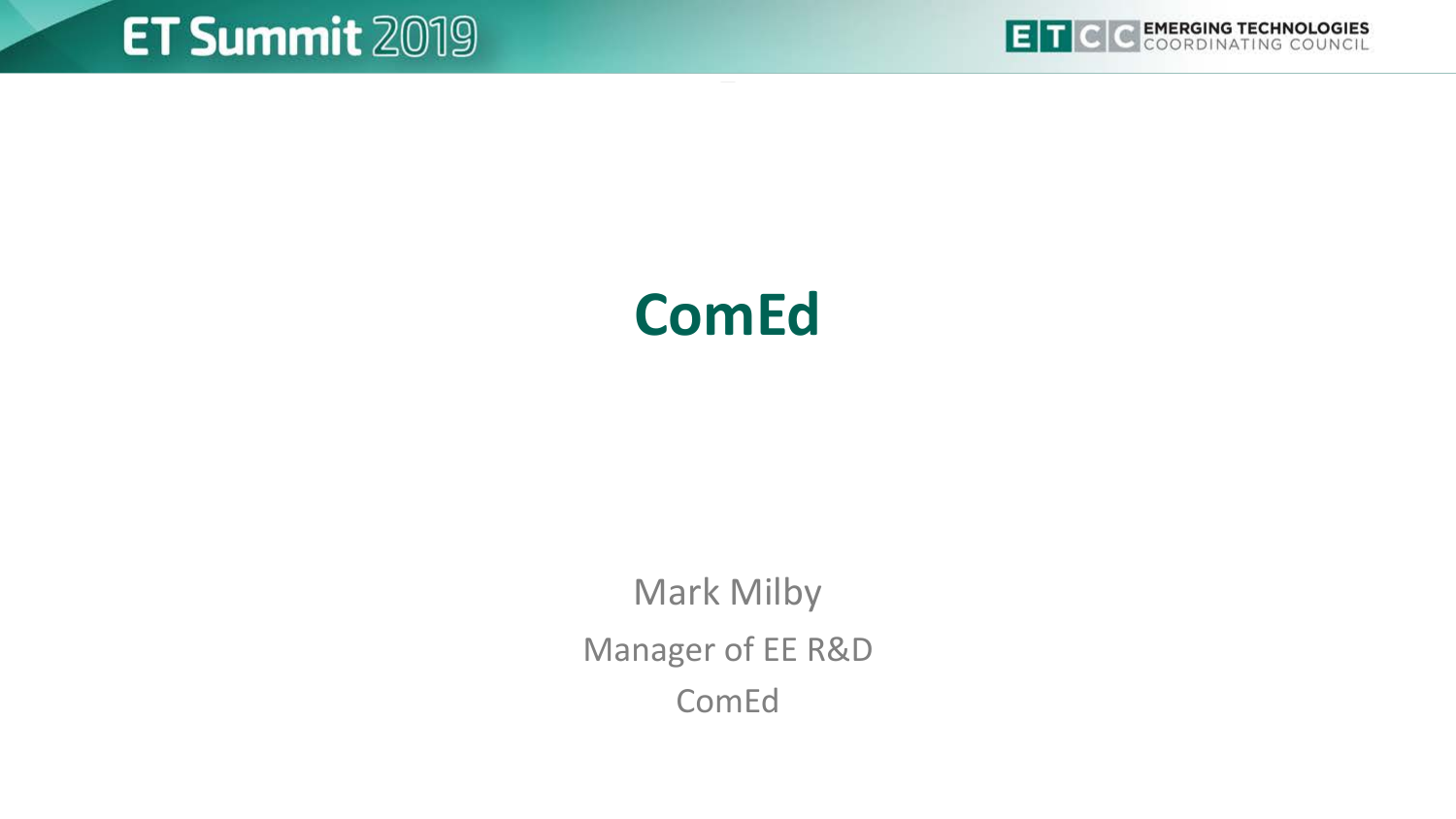## **Comed.Energy Efficiency Program**

- Electric utility serving 4 million customers in northern Illinois or 70% of the state's population
- Energy Efficiency Portfolio:
	- New goals driven by landmark Illinois legislation, *Future Energy Jobs Act*
	- 21.5% reduction by 2030
	- Cumulative Persisting Annual Savings
	- 10 MW customer exemption







Mark Milby Manager of EE R&D ComEd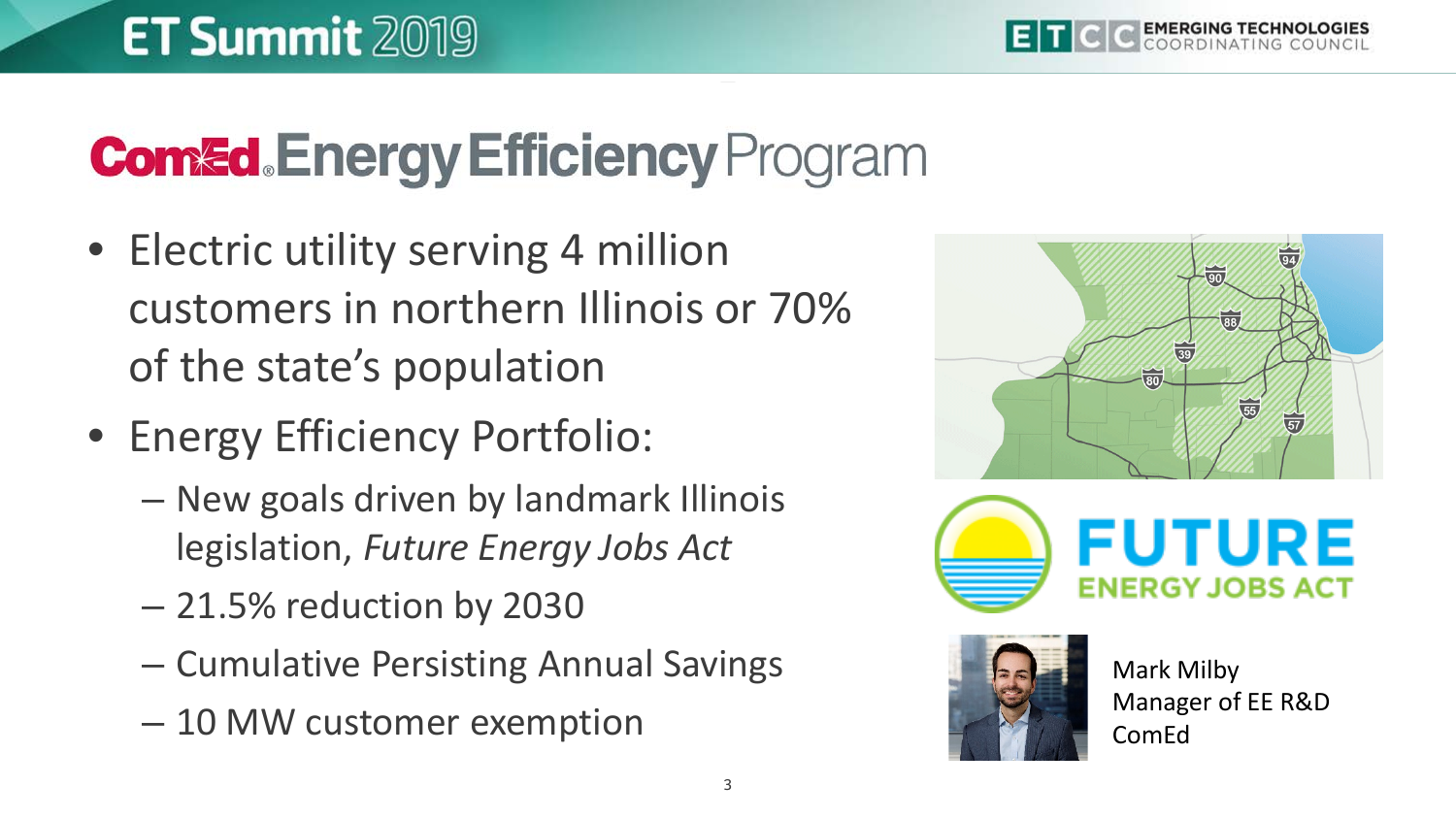#### **Portfolio cont.**

- ~\$350 million per year for the current 4 year plan, will increase along with savings goals through 2030
- 40 distinct programs
- FEJA transferred low income & public sector programs from State of Illinois to IOUs
- \$48 million per year in low income programs
- Incentivized 120+ million light bulbs over last decade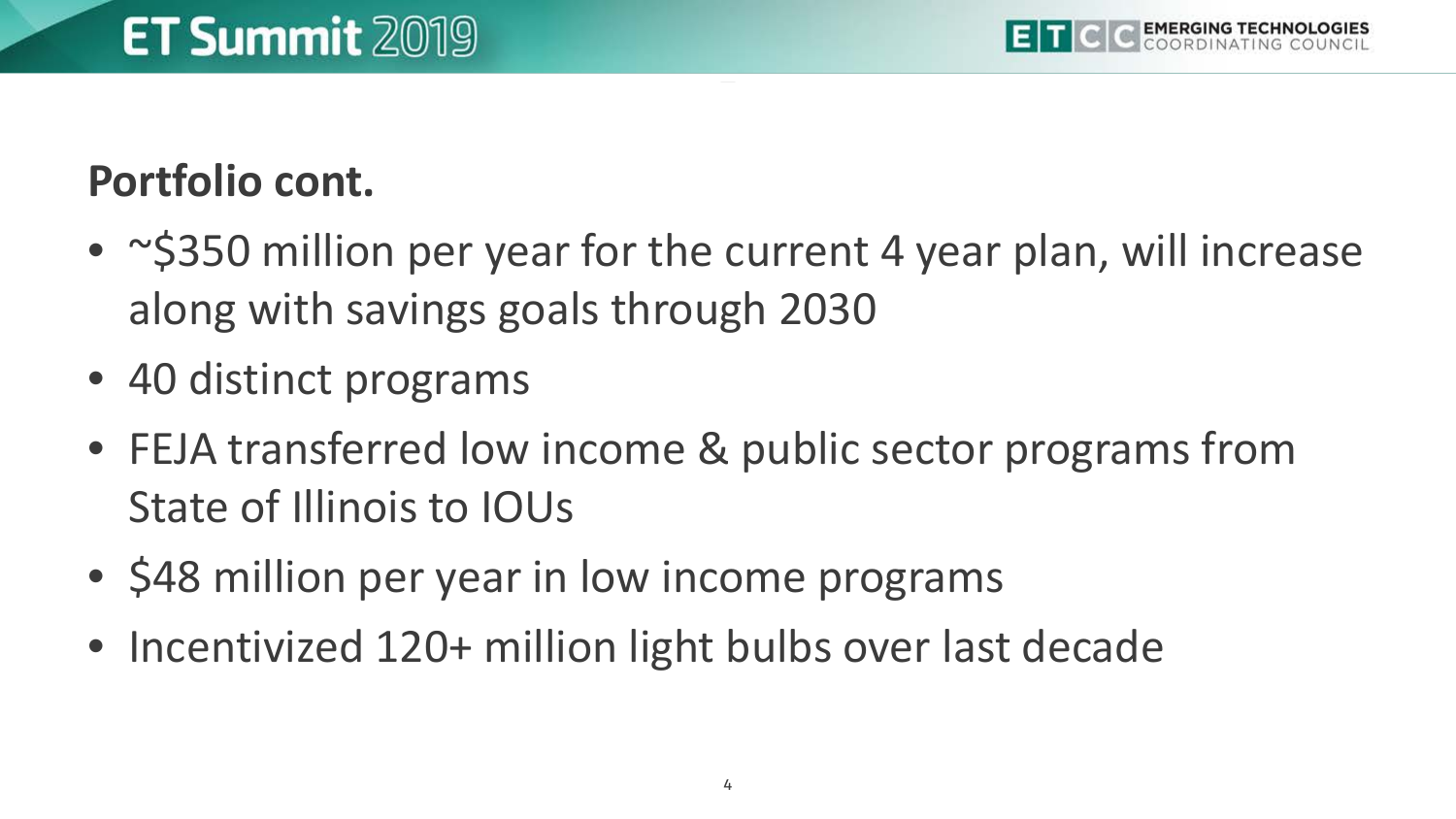#### • **Why Emerging Tech?**

- Aggressive and continually growing energy savings goals
- Baselines are rising
- We need to serve customers with unique needs
- **Goal:** Drive the evolution of the portfolio so it continues to meet customer needs & energy savings targets cost-effectively
- **Budget:** Up to 6% of total portfolio spend; filed for \$13.3M/year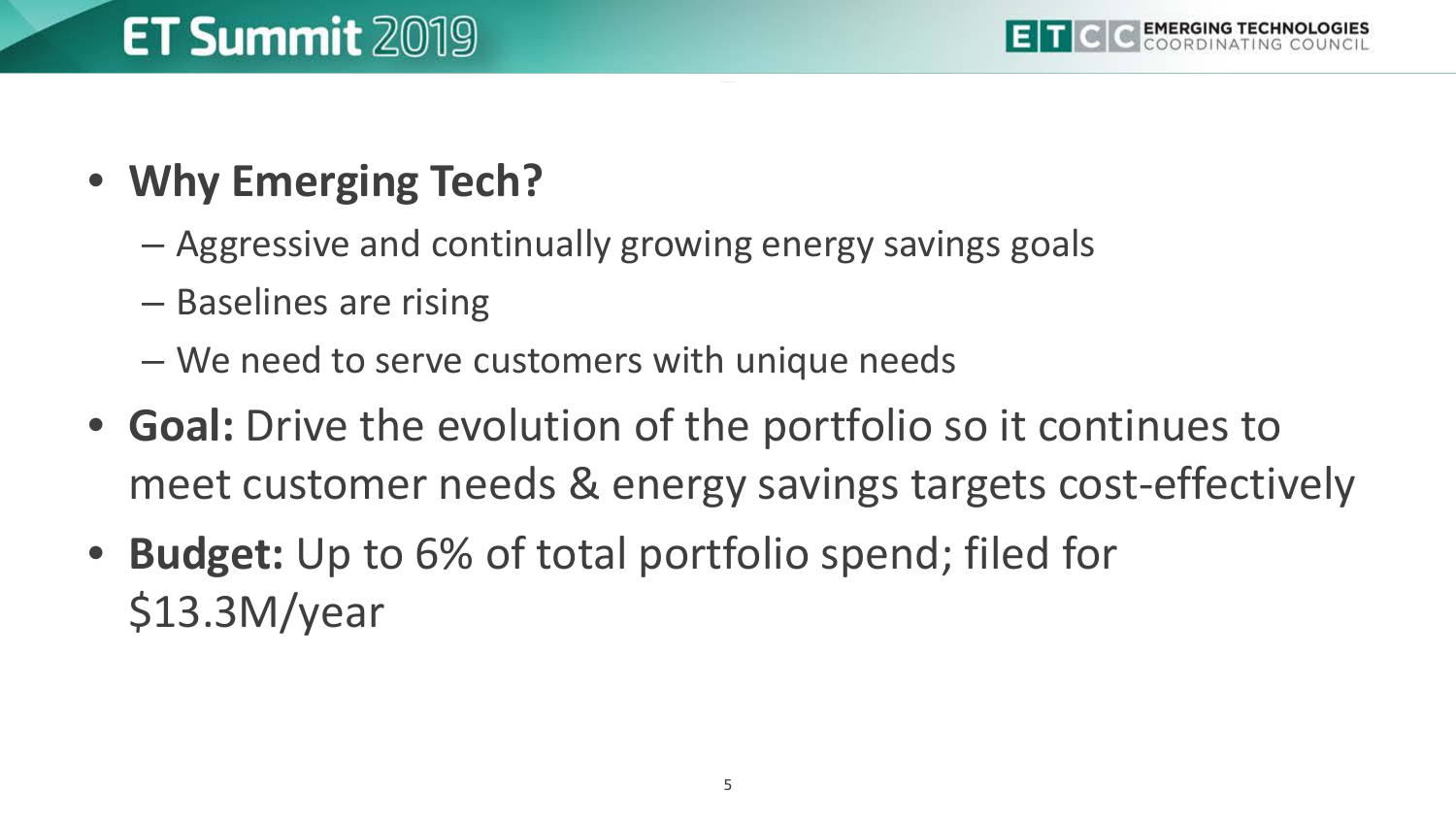### **ET Summit 2019**

#### ComEd Emerging Tech by the numbers: